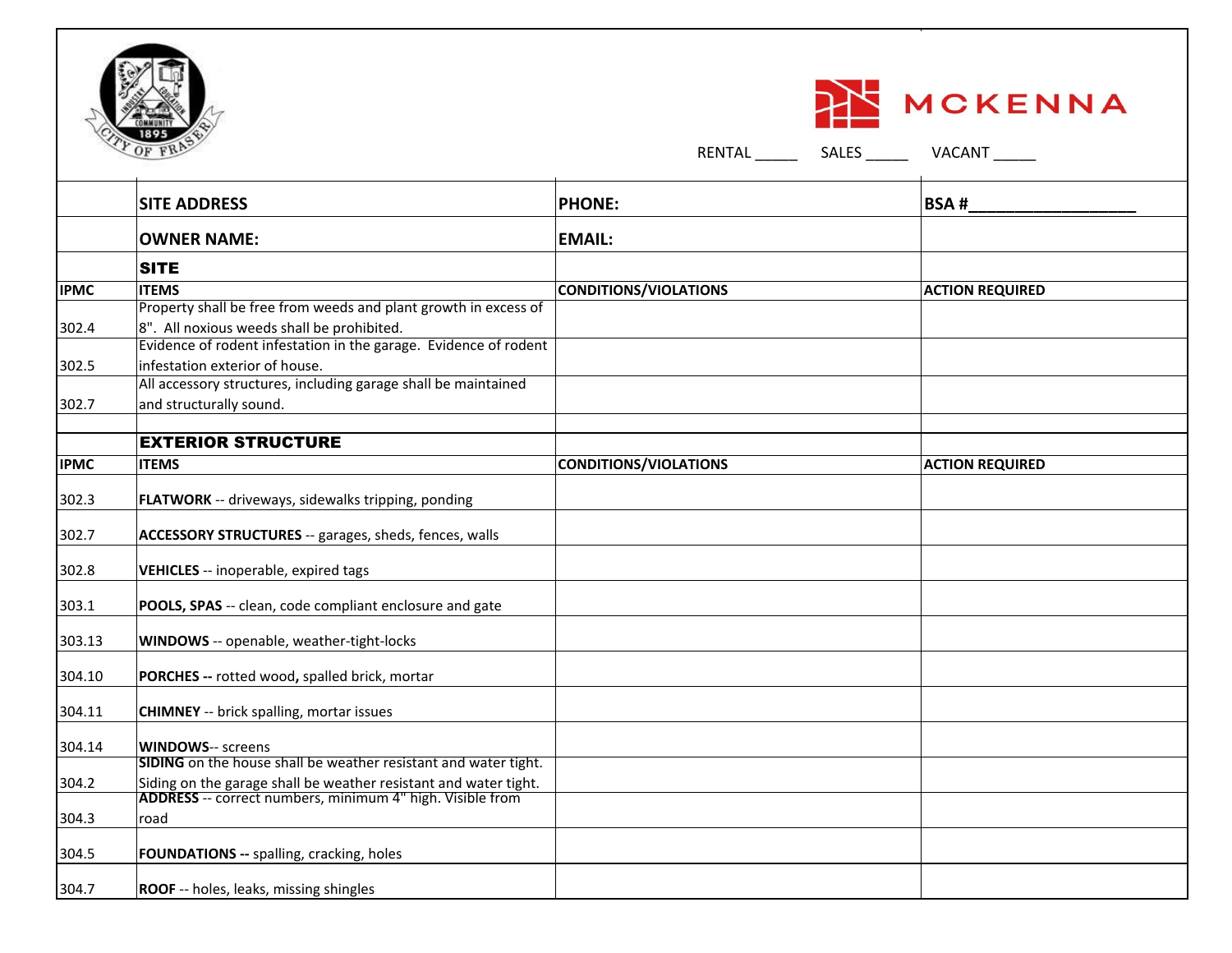| <b>EXTERIOR STRUCTURE--Cont.</b><br><b>IPMC</b><br><b>ITEMS</b><br><b>CONDITIONS/VIOLATIONS</b><br><b>ACTION REQUIRED</b> |  |
|---------------------------------------------------------------------------------------------------------------------------|--|
|                                                                                                                           |  |
|                                                                                                                           |  |
| <b>OUTDOOR LIGHTING -- at egress doors. "adequate lighting to</b>                                                         |  |
| traverse steps"<br>605.3                                                                                                  |  |
| 304.15                                                                                                                    |  |
| 304.18<br>DOORS -- openable, secure, frames, screeens, hardware<br>304.7,                                                 |  |
| 507.1<br>GUTTERS -- maintained, drainage, extensions (8' minimum)                                                         |  |
| <b>WEEDS / BRUSH</b>                                                                                                      |  |
| <b>INTERIOR STRUCTURE</b>                                                                                                 |  |
| <b>IPMC</b><br><b>ITEMS</b><br>CONDITIONS/VIOLATIONS<br><b>ACTION REQUIRED</b>                                            |  |
| 304.15                                                                                                                    |  |
| 304.18<br><b>DOORS</b> -- openable, secure, frames                                                                        |  |
|                                                                                                                           |  |
| All interior walls shall be maintained in good, clean and sanitary                                                        |  |
| condition. All interior surfaces shall be free of peeling, chipping                                                       |  |
| paint. Shall be repaired scraped and painted.<br>305.3                                                                    |  |
| 304.10                                                                                                                    |  |
| 304.12                                                                                                                    |  |
| 306.1<br><b>STAIRWAYS</b> -- structural, handrails, guards                                                                |  |
| The interior of every structure shall be free from any                                                                    |  |
| accumulation of rubbish or garbage.<br>307.1                                                                              |  |
| All rodent infestation found shall be properly exterminated.<br>308.1                                                     |  |
| All doors leading to the exterior shall be readily openable from                                                          |  |
| the side which egress is to be made without the need for keys or                                                          |  |
| special knowledge.<br>702.3                                                                                               |  |
|                                                                                                                           |  |
| The fire-resistance rating of fire-resistance-rated walls, fire stops                                                     |  |
| shaft enclosures, partitions and floors shall be maintained.<br>703.1                                                     |  |
|                                                                                                                           |  |
| Smoke Detectors / CD detectprs (max/ 10 years old)<br>704.2                                                               |  |
|                                                                                                                           |  |
| <b>ELECTRICAL</b>                                                                                                         |  |
| <b>IPMC</b><br><b>ITEMS</b><br>CONDITIONS/VIOLATIONS<br><b>ACTION REQUIRED</b>                                            |  |
|                                                                                                                           |  |
| Where it is found inadequate service, insufficient                                                                        |  |
| receptacles/lighting outlets or improper fusing or installation the                                                       |  |
| defects shall be corrected to eliminate the hazard.<br>604.3                                                              |  |
| All electrical equipment, wiring and appliances shall be properly                                                         |  |
| installed and maintained in a safe and approved manner.                                                                   |  |
| 605.1<br>Every habitable space shall contain two separate and remote                                                      |  |
| 605.2<br>receptacle outlets.                                                                                              |  |
|                                                                                                                           |  |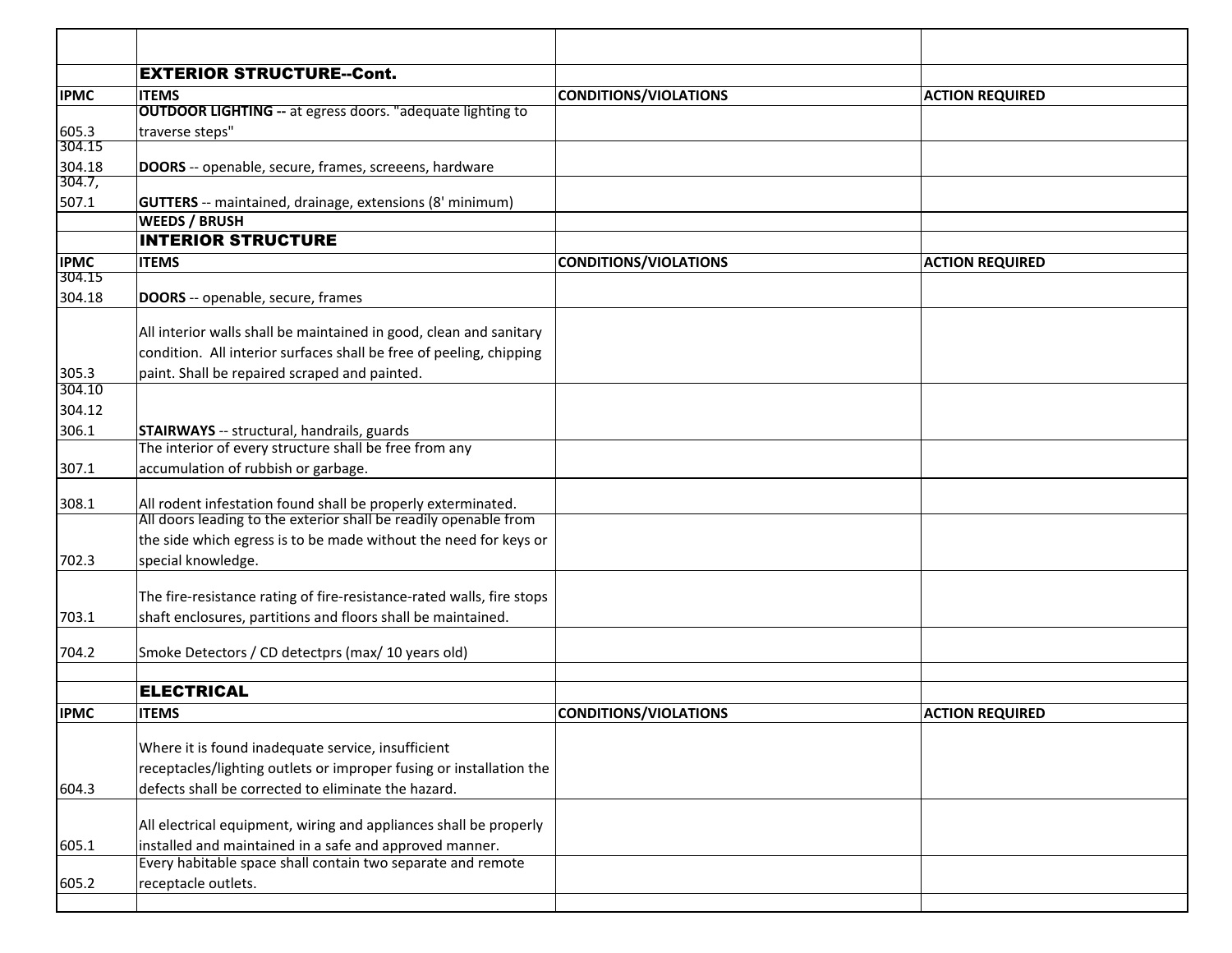|             | <b>ELECTRICAL-CONT.</b>                                                           |                              |                        |
|-------------|-----------------------------------------------------------------------------------|------------------------------|------------------------|
|             |                                                                                   |                              |                        |
|             | Every laundry area shall contain one grounded type receptacle or                  |                              |                        |
| 605.2       | a receptacle with a ground fault circuit interrupter.                             |                              |                        |
|             | Every bathroom shall contain one receptacle. New bathroom                         |                              |                        |
|             | receptacle outlets shall have a ground-fault circuit interrupter                  |                              |                        |
| 605.2       | protection.                                                                       |                              |                        |
|             |                                                                                   |                              |                        |
|             | <b>PLUMBING</b>                                                                   |                              |                        |
| <b>IPMC</b> | <b>ITEMS</b><br>All plumbing fixtures shall be properly working and maintained in | <b>CONDITIONS/VIOLATIONS</b> | <b>ACTION REQUIRED</b> |
|             |                                                                                   |                              |                        |
| 504.1       | a safe, sanitary and functional condition.                                        |                              |                        |
| 505.2       | Backflow protection required at laundry tub and hose bibs.                        |                              |                        |
|             | Water heating facilities shall be properly installed and                          |                              |                        |
| 505.4       | maintained.                                                                       |                              |                        |
|             |                                                                                   |                              |                        |
| 505.4       | Minimum water temperature of 110 degrees F.                                       |                              |                        |
|             | An approved combination temperature and pressure-relief valve                     |                              |                        |
|             | discharge pipe shall be properly installed and maintained on                      |                              |                        |
| 505.4       | water heaters to within 4" of floor.                                              |                              |                        |
|             | <b>MECHANICAL</b>                                                                 |                              |                        |
|             |                                                                                   |                              |                        |
| <b>IPMC</b> | <b>ITEMS</b>                                                                      | <b>CONDITIONS/VIOLATIONS</b> | <b>ACTION REQUIRED</b> |
|             | Every bathroom shall comply with the ventilation requirements                     |                              |                        |
|             | for habitable spaces. Air exhausted by a mechanical ventilation                   |                              |                        |
| 403.2       | system shall discharge to the outdoors and not be recirculated.                   |                              |                        |
|             | Clothes dryer exhaust systems shall be independent of all other                   |                              |                        |
|             | systems and shall be exhausted in accordance with the                             |                              |                        |
| 403.5       | manufacturer's instructions--Hard pipe duct.                                      |                              |                        |
|             | Dwellings shall be provided with heating facilities capable of                    |                              |                        |
|             | maintaining a room temperature of 68 degrees F in all habitable                   |                              |                        |
| 602.2       | rooms.                                                                            |                              |                        |
|             | Furnace, clean and check for a cracked heat exchanger (co2                        |                              |                        |
|             | leaks) to be done every two years. Provide furnace certificate to                 |                              |                        |
| 603.1       | office.                                                                           |                              |                        |
|             | All mechanical appliances, cooking appliances and water heating                   |                              |                        |
|             | appliances shall be properly installed and maintained in a safe                   |                              |                        |
|             | working condition, and shall be capable of performing the                         |                              |                        |
| 603.1       | intended function.                                                                |                              |                        |
|             | All required clearances regarding the furnace & hot water heater                  |                              |                        |
| 603.3       | shall be maintained to combustibles.                                              |                              |                        |
|             |                                                                                   |                              |                        |
|             |                                                                                   |                              |                        |
|             |                                                                                   |                              |                        |